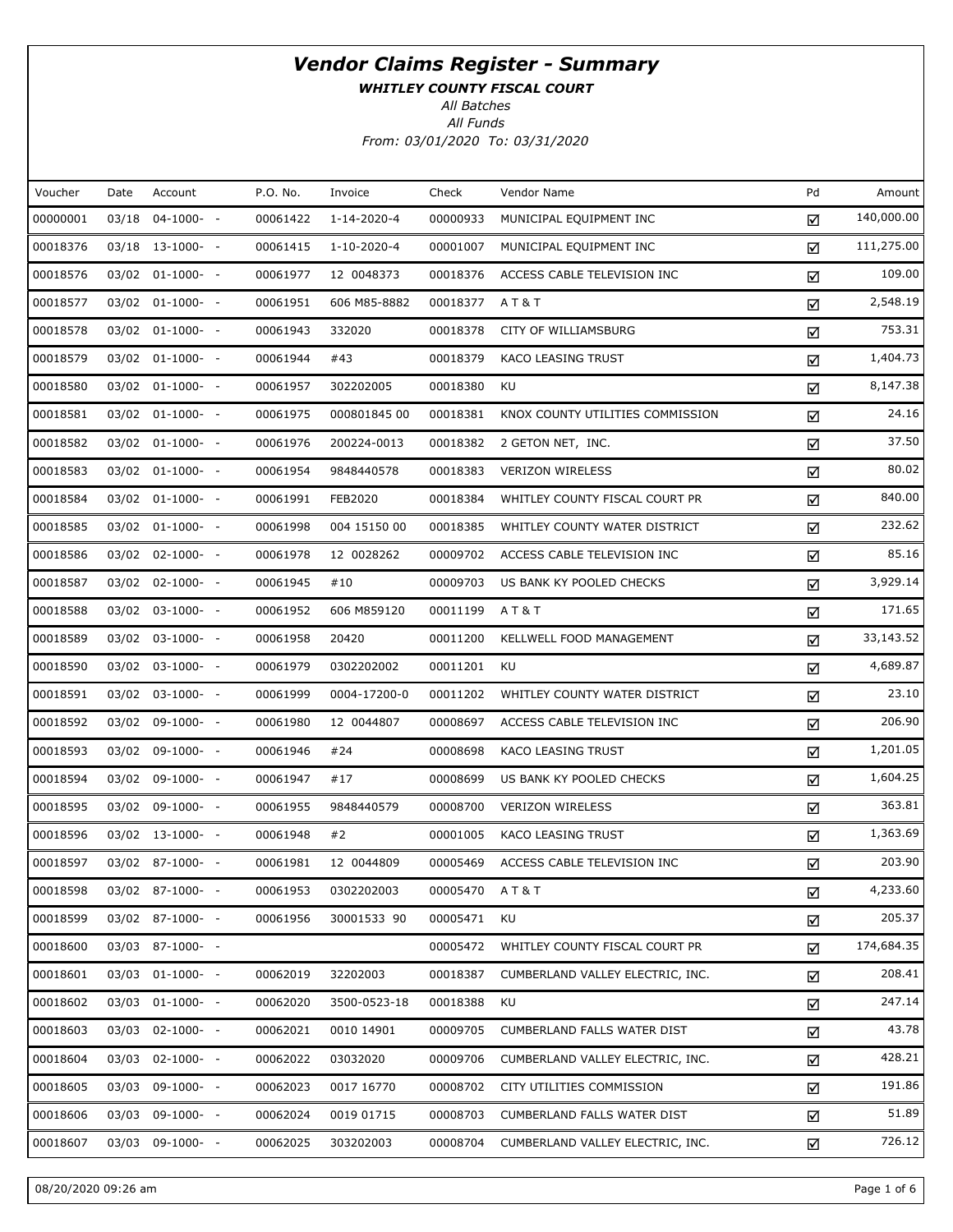WHITLEY COUNTY FISCAL COURT

All Batches

| Voucher  | Date  | Account               | P.O. No. | Invoice      | Check    | Vendor Name                          | Pd | Amount    |
|----------|-------|-----------------------|----------|--------------|----------|--------------------------------------|----|-----------|
| 00018608 | 03/09 | $01-1000-$            | 00062057 | 362020       | 00018389 | ANDREW CROLEY, CORONER               | ☑  | 833.34    |
| 00018609 |       | 03/09 01-1000- -      | 00061871 | 23930 1      | 00018390 | DELTA NATURAL GAS CO., INC.          | ☑  | 427.91    |
| 00018610 | 03/09 | $01-1000- -$          | 00062003 | 2NDQTR2020   | 00018391 | KNOX-WHITLEY ANIMAL SHELTER, INC.    | ☑  | 10,000.00 |
| 00018611 |       | 03/09 01-1000- -      | 00062103 | 3920202      | 00018392 | TIME WARNER CABLE                    | ☑  | 178.93    |
| 00018612 |       | 03/09 01-1000- -      | 00062050 | 03052020     | 00018393 | WHITLEY COUNTY FISCAL COURT PR       | ☑  | 144.36    |
| 00018613 |       | 03/09 02-1000- -      | 00061872 | 24544 9      | 00009707 | DELTA NATURAL GAS CO., INC.          | ☑  | 418.70    |
| 00018614 |       | 03/09 03-1000- -      | 00062102 | 0012 00020   | 00011204 | CITY OF WILLIAMSBURG                 | ☑  | 11,732.71 |
| 00018615 |       | 03/09 03-1000- -      | 00061873 | 120492 4     | 00011205 | DELTA NATURAL GAS CO., INC.          | ☑  | 1,936.79  |
| 00018616 |       | 03/09 03-1000- -      | 00062050 | 03052020     | 00011206 | WHITLEY COUNTY FISCAL COURT PR       | ☑  | 96.24     |
| 00018617 |       | 03/09 09-1000- -      | 00061874 | 807261280203 | 00008705 | TIME WARNER CABLE                    | ☑  | 210.19    |
| 00018618 |       | 03/09 87-1000- -      | 00062100 | 3116122309   | 00005473 | A T & T                              | ☑  | 294.86    |
| 00018619 |       | 03/09 87-1000- -      | 00062101 | 0021351677   | 00005474 | NI GOVERNMENT SERVICES, INC.         | ☑  | 73.73     |
| 00018620 |       | 03/09 04-1000- -      | 00062056 | 3062020      | 00000931 | WILLIAMSBURG-WHITLEY CO. AIRPORT BD. | ☑  | 5,000.00  |
| 00018621 |       | 03/13 01-1000- -      | 00062136 | 000 3174     | 00018394 | AT&T                                 | ☑  | 472.45    |
| 00018622 |       | $03/13$ $01-1000$ - - | 00062131 | 190677       | 00018395 | DAV                                  | ☑  | 346.26    |
| 00018623 |       | 03/13 09-1000- -      | 00062137 | 9849700148   | 00008706 | <b>VERIZON WIRELESS</b>              | ☑  | 28.08     |
| 00018624 |       | 03/13 87-1000- -      | 00062132 | 831-000-9612 | 00005475 | A T & T                              | ☑  | 615.64    |
| 00018625 |       | $03/17$ $01-1000-$ -  | 00062037 | 119464325    | 00018398 | AMBER OWENS                          | ☑  | 10.00     |
| 00018626 |       | $03/17$ $01-1000$ - - | 00062007 | 40912        | 00018399 | AMERICAN BUSINESS SYSTEMS            | ☑  | 7,656.49  |
| 00018627 |       | $03/17$ $01-1000-$ -  | 00061878 | $3 - 5 - 20$ | 00018400 | ANDY MOSES                           | ☑  | 200.00    |
| 00018628 |       | $03/17$ $01-1000-$ -  | 00062116 | 100          | 00018401 | APPALACHIAN TECHNICAL SERVICE        | ☑  | 600.00    |
| 00018629 |       | $03/17$ $01-1000-$ -  | 00061496 | 6576         | 00018402 | AUTOMATED BUILDING CONCEPTS          | ☑  | 18,800.00 |
| 00018630 |       | $03/17$ $01-1000-$ -  | 00061937 | 553061-00    | 00018403 | BISSELL'S, INC.                      | ☑  | 519.67    |
| 00018631 |       | 03/17 01-1000- -      | 00062015 | 166522       | 00018404 | BLUEGRASS/ KESCO INCORPORATED        | ☑  | 360.00    |
| 00018632 |       | 03/17 01-1000- -      | 00061809 | W332651      | 00018405 | CANADA AUTO PARTS                    | ☑  | 21.76     |
| 00018633 |       | $03/17$ $01-1000$ - - | 00061995 | 02753        | 00018406 | CAROLYN WILLIS, COUNTY CLERK         | ☑  | 53.00     |
| 00018634 |       | 03/17 01-1000- -      | 00062113 | 0012 00015   | 00018407 | CITY OF WILLIAMSBURG                 | ☑  | 4,061.30  |
| 00018635 |       | $03/17$ $01-1000$ - - | 00061838 | 515          | 00018408 | COMPUTER CLINC                       | ☑  | 375.00    |
| 00018636 |       | 03/17 01-1000- -      | 00061940 | 3220         | 00018409 | <b>DAV</b>                           | ☑  | 650.00    |
| 00018637 |       | $03/17$ $01-1000$ - - | 00061901 | 173392       | 00018410 | DAVID HALL, ELECTRIC LLC             | ☑  | 325.00    |
| 00018638 |       | 03/17 01-1000- -      | 00061928 | 289876       | 00018411 | D C ELEVATOR COMPANY, INC.           | ☑  | 1,150.77  |
| 00018639 |       | $03/17$ $01-1000$ - - | 00061929 | 639519-1     | 00018412 | ELLISON SANITARY SUPPLY CO., INC.    | ☑  | 1,161.15  |
| 00018640 |       | 03/17 01-1000- -      | 00061880 | 28763        | 00018413 | EMCON HOME GUARD, INC.               | ☑  | 340.00    |
| 00018641 | 03/17 | $01-1000-$            | 00062016 | 241 87823    | 00018414 | EZ COUNTRY, INC.                     | ☑  | 495.00    |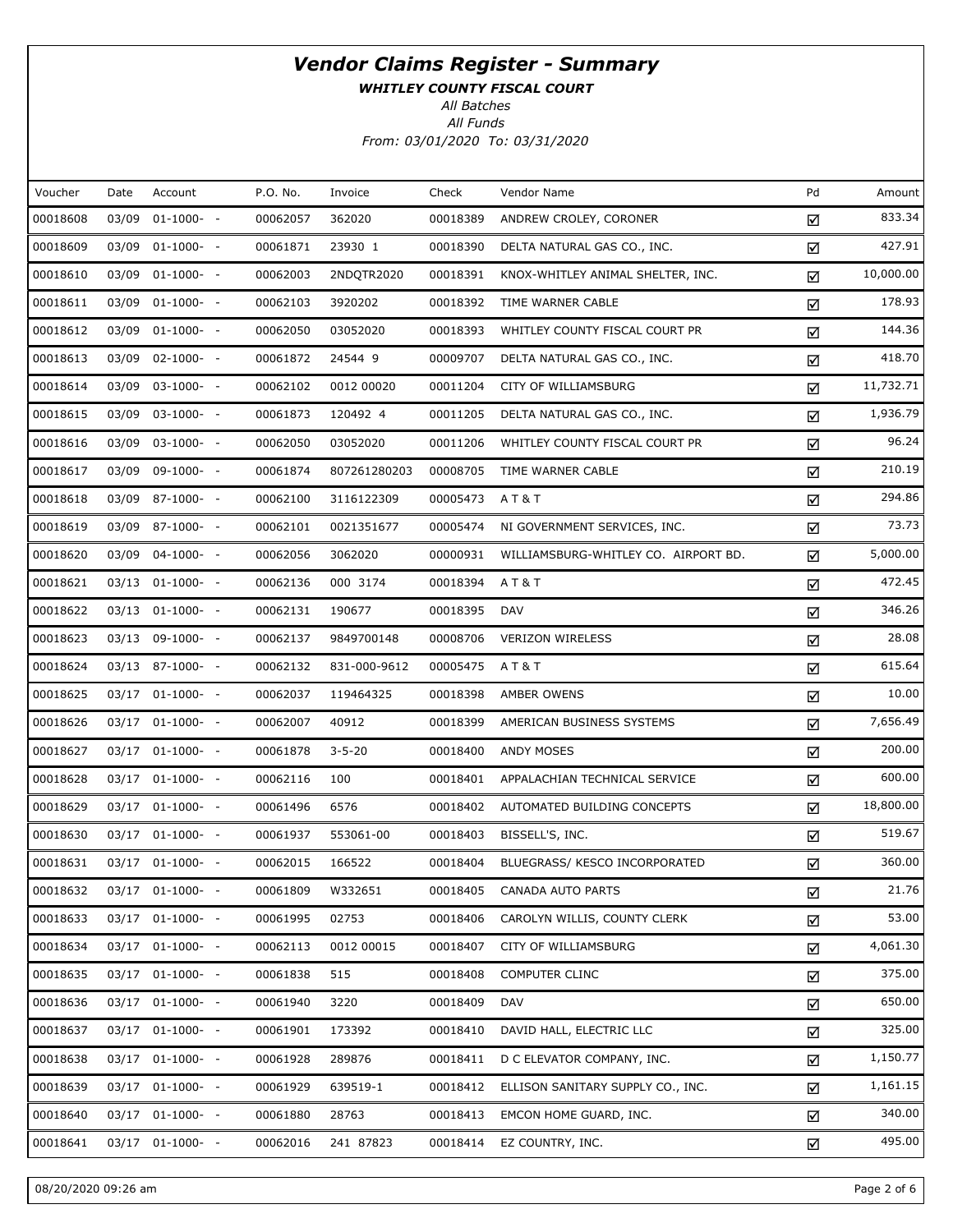WHITLEY COUNTY FISCAL COURT

All Batches

| Voucher  | Date  | Account               | P.O. No. | Invoice     | Check    | Vendor Name                           | Pd | Amount    |
|----------|-------|-----------------------|----------|-------------|----------|---------------------------------------|----|-----------|
| 00018642 | 03/17 | $01-1000-$            | 00061537 | 0078205     | 00018415 | FERGUSON ENTERPRISES LLC #20          | ☑  | 826.38    |
| 00018643 |       | 03/17 01-1000- -      | 00062139 | 3132020     | 00018416 | FIRST NATIONAL BANK OF OMAHA          | ☑  | 2,231.51  |
| 00018644 |       | 03/17 01-1000- -      | 00061861 | 78910       | 00018417 | G & E DRIVE-IN                        | ☑  | 19.50     |
| 00018645 |       | 03/17 01-1000- -      | 00062061 | 032009      | 00018418 | GOVERNMENT UTILITIES TECHNOLOGY, INC. | ☑  | 2,726.09  |
| 00018646 |       | 03/17 01-1000- -      | 00062076 | 1024/2962   | 00018419 | HARDEE'S                              | ☑  | 90.00     |
| 00018647 |       | 03/17 01-1000- -      | 00062035 | 41043       | 00018420 | HARP ENTERPRISES, INC.                | ☑  | 4,500.00  |
| 00018648 |       | 03/17 01-1000- -      | 00062004 | 111083      | 00018421 | HIGHBRIDGE SPRING WATER CO, INC.      | ☑  | 96.15     |
| 00018649 |       | 03/17 01-1000- -      | 00061887 | 2142020     | 00018422 | JIM THORNTON - 3RD DISTRICT CONSTABLE | ☑  | 200.00    |
| 00018650 |       | 03/17 01-1000- -      | 00061894 | AR44073     | 00018423 | JOHNCO, INC.                          | ☑  | 26.24     |
| 00018651 |       | 03/17 01-1000- -      | 00061840 | 496435      | 00018424 | JONES PIT STOP                        | ☑  | 66.00     |
| 00018652 |       | 03/17 01-1000- -      | 00061935 | 0322020     | 00018425 | K A C O ALL LINES FUND                | ☑  | 19,145.74 |
| 00018653 |       | 03/17 01-1000- -      | 00061936 | 0322020     | 00018426 | KACO WORKERS COMPENSATION FUND        | ☑  | 9,068.52  |
| 00018654 |       | 03/17 01-1000- -      | 00061900 | 271972      | 00018427 | <b>KENWAY DISTRIBUTORS</b>            | ☑  | 281.37    |
| 00018655 |       | 03/17 01-1000- -      | 00062052 | 80458       | 00018428 | <b>KENTUCKY CHAMBER</b>               | ☑  | 280.95    |
| 00018656 |       | 03/17 01-1000- -      | 00061790 | 61190       | 00018429 | KY OUTDOORSMAN                        | ☑  | 49.99     |
| 00018657 |       | 03/17 01-1000- -      | 00061906 | 9712        | 00018430 | KENTUCKY STATE TREASURER              | ☑  | 9,994.33  |
| 00018658 |       | 03/17 01-1000- -      | 00062047 | 8785        | 00018431 | LAUREL RIDGE LANDFILL                 | ☑  | 266.19    |
| 00018659 |       | 03/17 01-1000- -      | 00062127 | 110893      | 00018432 | LAUREL TERMITE CONTROL                | ☑  | 95.00     |
| 00018660 |       | 03/17 01-1000- -      | 00062110 | 392020      | 00018433 | LONNIE FOLEY                          | ☑  | 200.00    |
| 00018661 |       | 03/17 01-1000- -      | 00061990 | 95077       | 00018434 | MCGREGOR & ASSOCIATES, INC.           | ☑  | 1,460.00  |
| 00018662 |       | 03/17 01-1000- -      | 00062049 | 200377 02   | 00018435 | <b>NEWS JOURNAL</b>                   | ☑  | 727.13    |
| 00018663 |       | 03/17 01-1000- -      | 00061997 | INV9149     | 00018436 | PRECISION DUPLICATING SOLUTIONS INC   | ☑  | 127.90    |
| 00018664 |       | 03/17 01-1000- -      | 00062055 | 03052020    | 00018437 | PREFERRED LAB SERVICE                 | ☑  | 840.00    |
| 00018665 |       | 03/17 01-1000- -      | 00061795 | 101606      | 00018438 | <b>QUALITY CARE AUTO SERVICE</b>      | ☑  | 355.90    |
| 00018666 |       | 03/17 01-1000- -      | 00062032 | 5181322     | 00018439 | <b>QUILL CORPORATION</b>              | ☑  | 144.93    |
| 00018667 |       | 03/17 01-1000- -      | 00062133 | 031120      | 00018440 | RALEIGH MEADORS                       | ☑  | 129.38    |
| 00018668 |       | 03/17 01-1000- -      | 00062036 | 332020      | 00018441 | RON BOWLING                           | ☑  | 200.00    |
| 00018669 |       | $03/17$ $01-1000$ - - | 00062112 | 1006        | 00018442 | THE SENTINEL ECHO                     | ☑  | 366.00    |
| 00018670 |       | 03/17 01-1000- -      | 00061985 | 54270       | 00018443 | TIMES TRIBUNE                         | ☑  | 152.99    |
| 00018671 |       | $03/17$ $01-1000-$ -  | 00061982 | 22520       | 00018444 | TODD SHELLEY - SHERIFF                | ☑  | 9,464.75  |
| 00018672 |       | 03/17 01-1000- -      | 00061508 | 2002-177426 | 00018445 | W D BRYANT & SONS INC.                | ☑  | 2,031.62  |
| 00018673 |       | 03/17 01-1000- -      | 00061882 | 2003-193331 | 00018446 | W D BRYANT & SONS INC.                | ☑  | 368.28    |
| 00018674 |       | 03/17 01-1000- -      | 00061815 | 2149        | 00018447 | WENDY'S OF BOWLING GREEN, INC.        | ☑  | 99.04     |
| 00018675 |       | 03/17 01-1000- -      | 00062138 | 64107697    | 00018448 | <b>WEX BANK</b>                       | ☑  | 953.66    |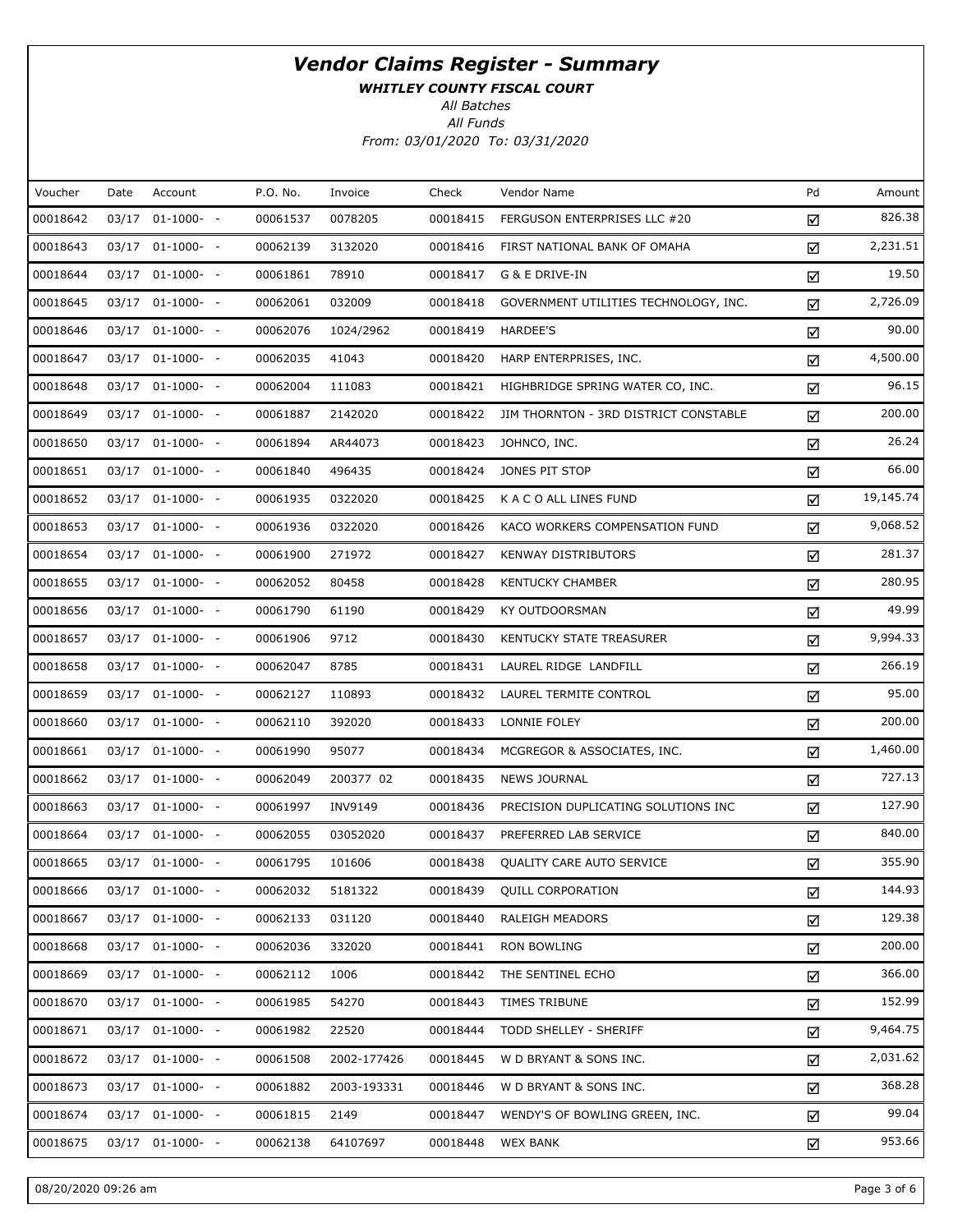WHITLEY COUNTY FISCAL COURT

All Batches

| Voucher  | Date  | Account               | P.O. No. | Invoice      | Check    | Vendor Name                            | Pd | Amount    |
|----------|-------|-----------------------|----------|--------------|----------|----------------------------------------|----|-----------|
| 00018676 | 03/17 | $01-1000- -$          | 00062060 | 099611392    | 00018449 | <b>XEROX CORPORATION</b>               | ☑  | 456.81    |
| 00018677 |       | $03/17$ $02-1000$ - - | 00061814 | 22585        | 00009709 | ANGEL'S GARAGE                         | ☑  | 270.00    |
| 00018678 |       | $03/17$ $02-1000$ - - | 00061905 | 1016995499   | 00009710 | ARAMARK UNIFROM SERVICES               | ☑  | 931.60    |
| 00018679 |       | $03/17$ $02-1000$ - - | 00061731 | 552686-00    | 00009711 | BISSELL'S, INC.                        | ☑  | 122.12    |
| 00018680 |       | $03/17$ $02-1000$ - - | 00061517 | W331932      | 00009712 | <b>CANADA AUTO PARTS</b>               | ☑  | 3,105.55  |
| 00018681 |       | $03/17$ $02-1000-$ -  | 00061893 | 2182020      | 00009713 | CARE PLUS MEDICAL INC                  | ☑  | 75.00     |
| 00018682 |       | $03/17$ $02-1000$ - - | 00062068 | 323970       | 00009714 | CENTRAL AUTOMOTIVE SUPPLY INC.         | ☑  | 26.18     |
| 00018683 |       | $03/17$ $02-1000$ - - | 00062017 | 2142020      | 00009715 | CORBIN FAMILY HEALTH CENTER            | ☑  | 115.00    |
| 00018684 |       | $03/17$ $02-1000$ - - | 00061807 | 6767840      | 00009716 | G & C SUPPLY CO. INC.                  | ☑  | 252.14    |
| 00018685 |       | $03/17$ $02-1000$ - - | 00061898 | 090426       | 00009717 | HIGHBRIDGE SPRING WATER CO, INC.       | ☑  | 66.80     |
| 00018686 |       | $03/17$ $02-1000-$ -  | 00062062 | 440602-1     | 00009718 | HINKLE CONTRACTING COMPANY LLC         | ☑  | 9,898.21  |
| 00018687 |       | $03/17$ $02-1000$ - - | 00061989 | 443825       | 00009719 | HINKLE CONTRACTING COMPANY LLC         | ☑  | 11,497.76 |
| 00018688 |       | $03/17$ $02-1000$ - - | 00062040 | 818123       | 00009720 | <b>HOLSTON GASES</b>                   | ☑  | 84.65     |
| 00018689 |       | $03/17$ $02-1000$ - - | 00061902 | 00429472     | 00009721 | HOMETOWN IGA #57                       | ☑  | 412.65    |
| 00018690 |       | $03/17$ $02-1000$ - - | 00061935 | 0322020      | 00009722 | K A C O ALL LINES FUND                 | ☑  | 2,919.97  |
| 00018691 |       | $03/17$ $02-1000$ - - | 00061936 | 0322020      | 00009723 | KACO WORKERS COMPENSATION FUND         | ☑  | 8,540.00  |
| 00018692 |       | $03/17$ $02-1000$ - - | 00061967 | 18396        | 00009724 | LYKINS OIL COMPANY                     | ☑  | 6,578.46  |
| 00018693 |       | $03/17$ $02-1000$ - - | 00061791 | 373837       | 00009725 | <b>OWENS AUTO PARTS</b>                | ☑  | 1,675.49  |
| 00018694 |       | $03/17$ $02-1000$ - - | 00061513 | 121002       | 00009726 | <b>RAINS HAULING</b>                   | ☑  | 10,500.00 |
| 00018695 |       | $03/17$ $02-1000$ - - | 00061914 | 1332         | 00009727 | T & J MACHINE & MANUFACTURING LLC      | ☑  | 95.12     |
| 00018696 |       | $03/17$ $02-1000$ - - | 00061511 | 2002-178048  | 00009728 | W D BRYANT & SONS INC.                 | ☑  | 8,667.87  |
| 00018697 |       | $03/17$ $02-1000-$ -  | 00061820 | 2002-186338  | 00009729 | W D BRYANT & SONS INC.                 | ☑  | 4,445.57  |
| 00018698 |       | $03/17$ $02-1000$ - - | 00062130 | 2003-195048  | 00009730 | W D BRYANT & SONS INC.                 | ☑  | 26.99     |
| 00018699 |       | 03/17 02-1000- -      | 00062138 | 64107697     | 00009731 | <b>WEX BANK</b>                        | ☑  | 346.20    |
| 00018700 |       | 03/17 03-1000- -      | 00061924 | 4490         | 00011208 | <b>BEST TERMITE &amp; PEST</b>         | ☑  | 120.00    |
| 00018701 |       | $03/17$ $03-1000$ - - | 00062041 | 03042020     | 00011209 | <b>BRIAN LAWSON</b>                    | ☑  | 213.80    |
| 00018702 |       | $03/17$ $03-1000$ - - | 00062129 | 200310150926 | 00011210 | CAROLYN WILLIS, COUNTY CLERK           | ☑  | 6.00      |
| 00018703 |       | $03/17$ $03-1000$ - - | 00061860 | 78972        | 00011211 | G & E DRIVE-IN                         | ☑  | 39.00     |
| 00018704 |       | $03/17$ $03-1000$ - - | 00062105 | 26589568     | 00011212 | GREAT AMERICA FINANCIAL SERVICES, CORP | ☑  | 197.97    |
| 00018705 |       | $03/17$ $03-1000$ - - | 00061827 | 1022/2302    | 00011213 | HARDEE'S                               | ☑  | 126.70    |
| 00018706 |       | 03/17 03-1000- -      | 00062014 | 12197        | 00011214 | HAZARD FIRE & SAFETY CO LLC            | ☑  | 682.98    |
| 00018707 |       | $03/17$ $03-1000$ - - | 00061899 | 090443       | 00011215 | HIGHBRIDGE SPRING WATER CO, INC.       | ☑  | 82.75     |
| 00018708 |       | 03/17 03-1000- -      | 00061808 | 496432       | 00011216 | JONES PIT STOP                         | ☑  | 104.00    |
| 00018709 |       | 03/17 03-1000- -      | 00061935 | 0322020      | 00011217 | K A C O ALL LINES FUND                 | ☑  | 11,287.26 |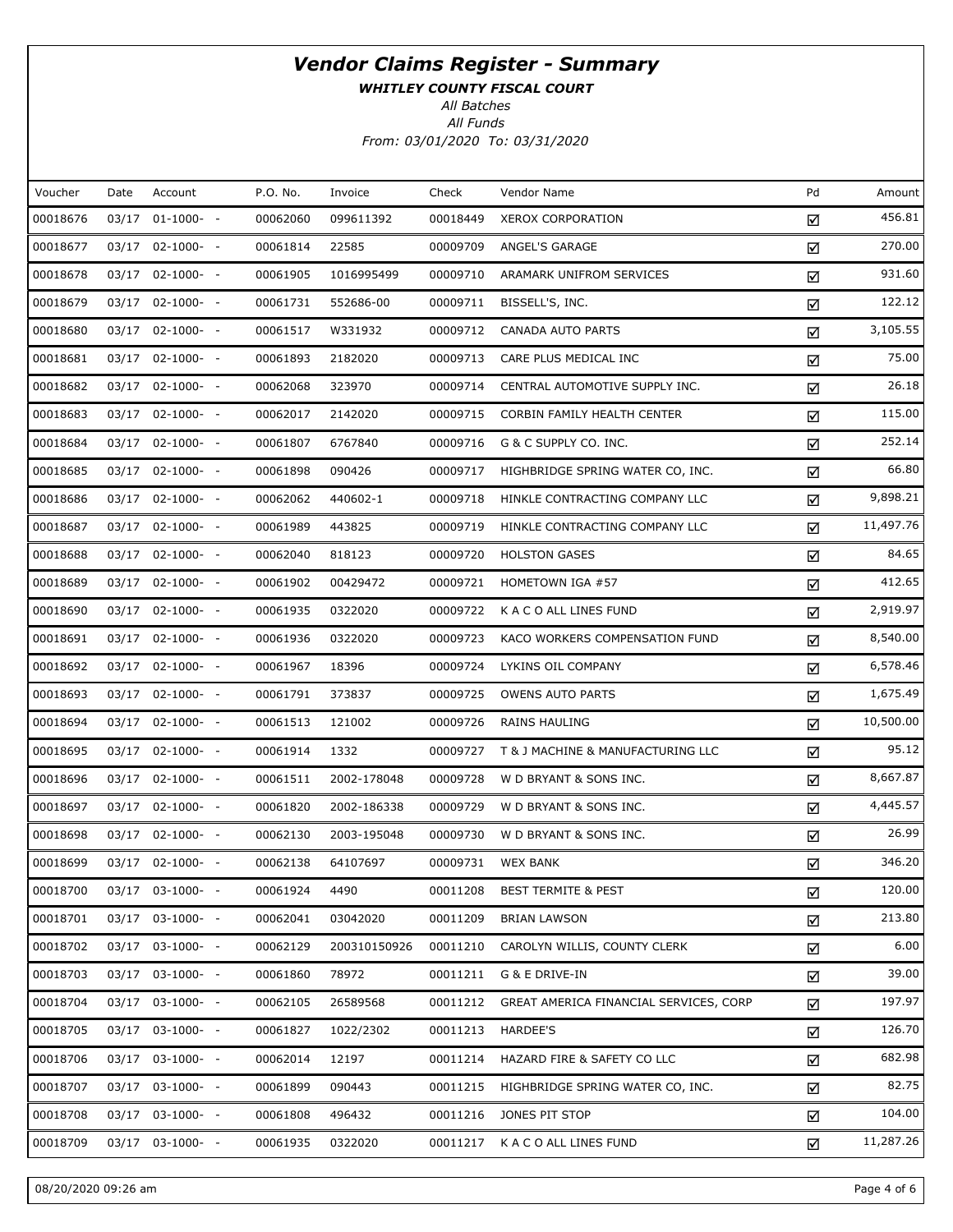WHITLEY COUNTY FISCAL COURT

All Batches

| Voucher  | Date  | Account               | P.O. No. | Invoice      | Check    | Vendor Name                         | Pd | Amount    |
|----------|-------|-----------------------|----------|--------------|----------|-------------------------------------|----|-----------|
| 00018710 | 03/17 | $03-1000- -$          | 00061936 | 0322020      | 00011218 | KACO WORKERS COMPENSATION FUND      | ☑  | 6,000.00  |
| 00018711 |       | 03/17 03-1000- -      | 00062048 | 352020       | 00011219 | LAUREL COUNTY FISCAL COURT          | ☑  | 50.99     |
| 00018712 |       | $03/17$ $03-1000-$ -  | 00061925 | 173349       | 00011220 | NORVEX SUPPLY INC                   | ☑  | 1,547.11  |
| 00018713 |       | $03/17$ $03-1000$ - - | 00061801 | 67103        | 00011221 | PERFORMANCE BATTERY LLC             | ☑  | 74.00     |
| 00018714 |       | $03/17$ $03-1000$ - - | 00061509 | 101600       | 00011222 | QUALITY CARE AUTO SERVICE           | ☑  | 601.84    |
| 00018715 |       | $03/17$ $03-1000$ - - | 00061895 | ADP16061     | 00011223 | SOUTHERN HEALTH PARTNERS INC        | ☑  | 31,054.87 |
| 00018716 |       | $03/17$ $03-1000$ - - | 00061881 | 493302       | 00011224 | TRACTOR SUPPLY CO                   | ☑  | 436.31    |
| 00018717 |       | $03/17$ $03-1000$ - - | 00061507 | 2002-177375  | 00011225 | W D BRYANT & SONS INC.              | ☑  | 486.25    |
| 00018718 |       | $03/17$ $03-1000$ - - | 00062069 | #3052        | 00011226 | WENDY'S OF BOWLING GREEN, INC.      | ☑  | 111.42    |
| 00018719 |       | $03/17$ $03-1000$ - - | 00062138 | 64107697     | 00011227 | <b>WEX BANK</b>                     | ☑  | 1,799.96  |
| 00018720 |       | 03/17 07-1000- -      | 00062119 | 0311220      | 00000128 | WHITLEY COUNTY FISCAL COURT         | ☑  | 13,835.01 |
| 00018721 |       | 03/17 09-1000- -      | 00062038 | 6021         | 00008709 | 911 BILLING SERVICE                 | ☑  | 18,496.81 |
| 00018722 |       | 03/17 09-1000- -      | 00061942 | 30220        | 00008710 | ALBERT JACKSON                      | ☑  | 100.00    |
| 00018723 |       | 03/17 09-1000- -      | 00062011 | 553233-00    | 00008711 | BISSELL'S, INC.                     | ☑  | 30.57     |
| 00018724 |       | 03/17 09-1000- -      | 00061913 | 83513210     | 00008712 | BOUND TREE MEDICAL, LLC             | ☑  | 5,245.15  |
| 00018725 |       | 03/17 09-1000- -      | 00061950 | 45137100     | 00008713 | CARROT-TOP INDUSTRIES               | ☑  | 236.09    |
| 00018726 |       | 03/17 09-1000- -      | 00062118 | 3112020      | 00008714 | DR. CHARLES LEE MARCUM              | ☑  | 10,000.00 |
| 00018727 |       | 03/17 09-1000- -      | 00061829 | 514          | 00008715 | <b>COMPUTER CLINC</b>               | ☑  | 150.00    |
| 00018728 |       | 03/17 09-1000- -      | 00061892 | 2135465      | 00008716 | EMERGENCY MEDICAL PRODUCTS, INC     | ☑  | 2,169.53  |
| 00018729 |       | 03/17 09-1000- -      | 00062106 | 130295       | 00008717 | ENVIRONMENTAL WASTE SYSTEMS, LLC    | ☑  | 280.00    |
| 00018730 |       | 03/17 09-1000- -      | 00062111 | 605000001270 | 00008718 | FLEETMATICS USA, LLC                | ☑  | 985.30    |
| 00018731 |       | 03/17 09-1000- -      | 00061969 | 101898       | 00008719 | HIGHBRIDGE SPRING WATER CO, INC.    | ☑  | 29.85     |
| 00018732 |       | 03/17 09-1000- -      | 00061896 | 099978       | 00008720 | <b>HOLSTON GASES</b>                | ☑  | 3,536.15  |
| 00018733 |       | 03/17 09-1000- -      | 00061935 | 0322020      | 00008721 | K A C O ALL LINES FUND              | ☑  | 3,830.14  |
| 00018734 |       | 03/17 09-1000- -      | 00061936 | 0322020      | 00008722 | KACO WORKERS COMPENSATION FUND      | ☑  | 9,221.09  |
| 00018735 |       | 03/17 09-1000- -      | 00062126 | 110607       | 00008723 | LAUREL TERMITE CONTROL              | ☑  | 25.00     |
| 00018736 |       | 03/17 09-1000- -      | 00061817 | 29888        | 00008724 | LEGACY CHEVROLET BUICK GMC          | ☑  | 1,116.31  |
| 00018737 |       | 03/17 09-1000- -      | 00061931 | 3064664      | 00008725 | LYKINS OIL COMPANY                  | ☑  | 1,596.16  |
| 00018738 |       | 03/17 09-1000- -      | 00061837 | 56763860     | 00008726 | MCKEESSON MEDICAL                   | ☑  | 4,570.09  |
| 00018739 |       | 03/17 09-1000- -      | 00062125 | 03112020     | 00008727 | MIKE OSBORNE                        | ☑  | 71.84     |
| 00018740 |       | 03/17 09-1000- -      | 00061825 | 173522       | 00008728 | NORVEX SUPPLY INC                   | ☑  | 412.80    |
| 00018741 |       | 03/17 09-1000- -      | 00061932 | 18340        | 00008729 | OVERHEAD DOOR COMPANY OF CORBIN     | ☑  | 131.00    |
| 00018742 |       | 03/17 09-1000- -      | 00061997 | INV9149      | 00008730 | PRECISION DUPLICATING SOLUTIONS INC | ☑  | 25.00     |
| 00018743 |       | 03/17 09-1000- -      | 00062055 | 03052020     | 00008731 | PREFERRED LAB SERVICE               | ☑  | 60.00     |